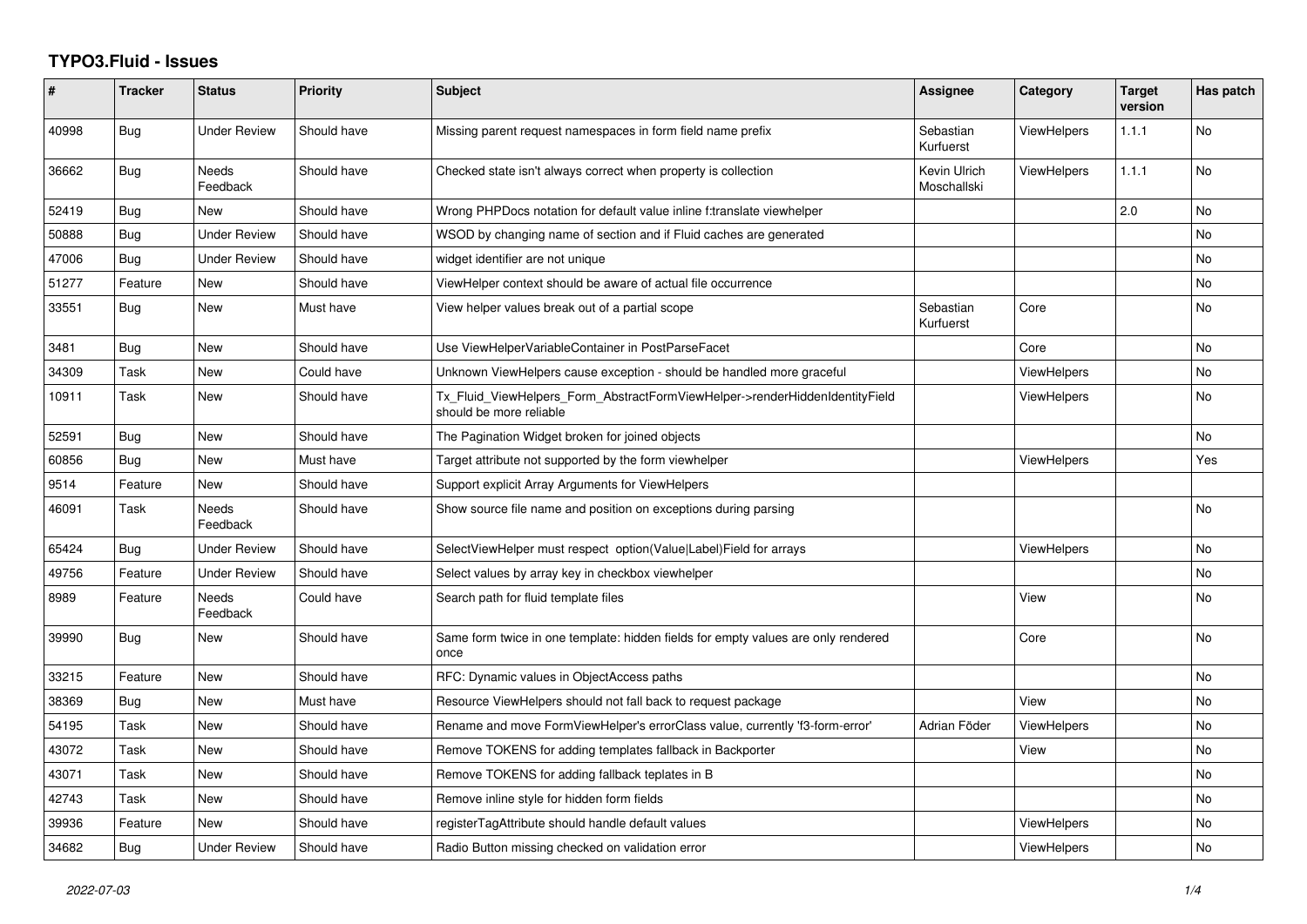| #     | <b>Tracker</b> | <b>Status</b>            | <b>Priority</b>      | <b>Subject</b>                                                                                       | Assignee                    | Category           | Target<br>version | Has patch |
|-------|----------------|--------------------------|----------------------|------------------------------------------------------------------------------------------------------|-----------------------------|--------------------|-------------------|-----------|
| 36655 | <b>Bug</b>     | <b>New</b>               | Should have          | <b>Pagination Links</b>                                                                              |                             | Widgets            |                   | No        |
| 53806 | Bug            | <b>Under Review</b>      | Should have          | Paginate widget maximumNumberOfLinks rendering wrong number of links                                 | Bastian<br>Waidelich        | Widgets            |                   | No        |
| 60271 | Feature        | <b>New</b>               | Should have          | Paginate viewhelper, should also support arrays                                                      |                             |                    |                   | <b>No</b> |
| 5933  | Feature        | Accepted                 | Should have          | Optional section rendering                                                                           | Sebastian<br>Kurfuerst      | <b>ViewHelpers</b> |                   | <b>No</b> |
| 36559 | Feature        | <b>New</b>               | Could have           | New widget progress bar                                                                              |                             |                    |                   | Yes       |
| 40064 | <b>Bug</b>     | <b>New</b>               | Must have            | Multiselect is not getting persisted                                                                 |                             | ViewHelpers        |                   | <b>No</b> |
| 33628 | <b>Bug</b>     | Needs<br>Feedback        | Must have            | Multicheckboxes (multiselect) for Collections don't work                                             | Christian Müller            | ViewHelpers        |                   | <b>No</b> |
| 42397 | Feature        | <b>New</b>               | Should have          | Missing viewhelper for general links                                                                 |                             |                    |                   | <b>No</b> |
| 28549 | Bug            | <b>New</b>               | Should have          | make widgets cacheable, i.e. not implement childnodeaccess interface                                 |                             |                    |                   | <b>No</b> |
| 30555 | Feature        | <b>New</b>               | Could have           | Make TagBuilder more extensible                                                                      |                             | Core               |                   | <b>No</b> |
| 26658 | Task           | <b>New</b>               | Won't have this time | Make Form ViewHelpers consistent                                                                     |                             | ViewHelpers        |                   | <b>No</b> |
| 27607 | Bug            | New                      | Must have            | Make Fluid comparisons work when first element is STRING, second is NULL.                            |                             | Core               |                   | No        |
| 33394 | Feature        | Needs<br>Feedback        | Should have          | Logical expression parser for BooleanNode                                                            | <b>Tobias Liebig</b>        | Core               |                   | No        |
| 51100 | Feature        | New                      | Must have            | Links with absolute URI should have the option of URI Scheme                                         |                             | ViewHelpers        |                   | <b>No</b> |
| 8491  | Task           | <b>Needs</b><br>Feedback | Should have          | link.action and uri.action differ in absolute argument                                               | Karsten<br>Dambekalns       | <b>ViewHelpers</b> |                   | <b>No</b> |
| 37095 | Feature        | New                      | Should have          | It should be possible to set a different template on a Fluid TemplateView inside an<br>action        | Christopher<br>Hlubek       |                    |                   | <b>No</b> |
| 55008 | Bug            | <b>Under Review</b>      | Should have          | Interceptors should be used in Partials                                                              | Christian Müller            |                    |                   | No        |
| 57885 | <b>Bug</b>     | <b>New</b>               | Must have            | Inputs are cleared from a second form if the first form produced a vallidation error                 |                             |                    |                   | <b>No</b> |
| 56237 | Task           | <b>New</b>               | Should have          | in-line (Condition) View Helpers should not evaluate on parsing                                      |                             |                    |                   | No        |
| 28553 | Bug            | <b>New</b>               | Should have          | improve XHProf test setup                                                                            |                             |                    |                   | No        |
| 4704  | Feature        | <b>New</b>               | Should have          | Improve parsing exception messages                                                                   |                             | Core               |                   |           |
| 32035 | Task           | <b>New</b>               | Should have          | Improve fluid error messages                                                                         |                             | Core               |                   | Yes       |
| 59057 | Bug            | <b>Under Review</b>      | Must have            | Hidden empty value fields shoud be disabled when related field is disabled                           | Bastian<br>Waidelich        | <b>ViewHelpers</b> |                   | No        |
| 45394 | Task           | <b>New</b>               | Should have          | Forwardport Unit test for standalone view                                                            |                             | View               |                   | No        |
| 5636  | Task           | <b>Under Review</b>      | Must have            | Form RadioViewHelper and CheckBoxViewHelper miss check for existing object<br>before it is accessed. |                             |                    |                   | <b>No</b> |
| 58862 | Bug            | <b>Needs</b><br>Feedback | Should have          | FormViewHelper doesn't accept NULL as value for \$arguments                                          | <b>Bastian</b><br>Waidelich | ViewHelpers        |                   | Yes       |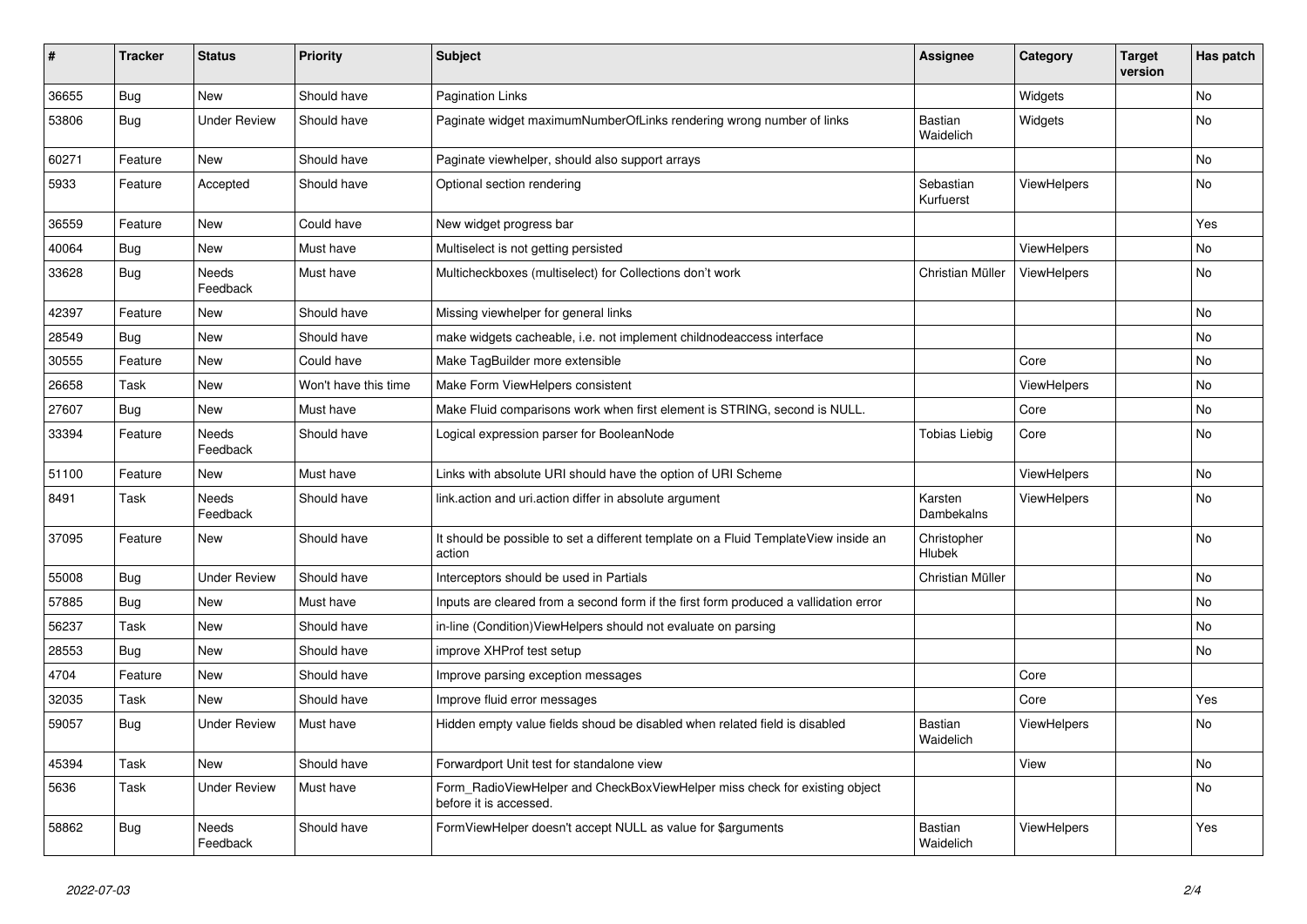| ∦     | <b>Tracker</b> | <b>Status</b>       | <b>Priority</b>      | <b>Subject</b>                                                                      | <b>Assignee</b>        | Category    | <b>Target</b><br>version | Has patch |
|-------|----------------|---------------------|----------------------|-------------------------------------------------------------------------------------|------------------------|-------------|--------------------------|-----------|
| 47669 | Task           | New                 | Should have          | FormViewHelper does not define the default request method                           |                        |             |                          | No        |
| 58983 | Bug            | New                 | Should have          | format.date does not respect linebreaks and throws exception                        |                        |             |                          | No        |
| 8648  | Bug            | New                 | Should have          | format.crop ViewHelper should support all features of the crop stdWrap function     |                        | ViewHelpers |                          | No        |
| 49038 | Bug            | <b>New</b>          | Must have            | form.select does not select the first item if prependOptionValue is used            |                        |             |                          | No        |
| 9005  | Feature        | Accepted            | Could have           | Fluid Template Analyzer (FTA)                                                       | Sebastian<br>Kurfuerst |             |                          |           |
| 10472 | Feature        | New                 | Could have           | Fluid Standalone distribution                                                       |                        | Core        |                          | No        |
| 37619 | Bug            | New                 | Should have          | Fatal Error when using variable in name attribute of Section ViewHelper             |                        | ViewHelpers |                          | No        |
| 31955 | Feature        | New                 | Should have          | f:uri.widget                                                                        |                        | Widgets     |                          | No        |
| 58921 | Bug            | New                 | Should have          | f:form.* VHs crash if NOT inside f:form but followed by f:form                      |                        |             |                          | No        |
| 49600 | Bug            | <b>New</b>          | Should have          | f:form tag shown as a HTML on frontend                                              |                        | ViewHelpers |                          | No.       |
| 45153 | Feature        | New                 | Should have          | f:be.menus.actionMenuItem - Detection of the current select option is insufficient  |                        |             |                          | No        |
| 52536 | Bug            | <b>Under Review</b> | Should have          | Errorclass not set if no property-attribute set                                     |                        |             |                          |           |
| 13045 | Bug            | New                 | Should have          | Entity decode of strings are different between if-conditions and output of variable |                        |             |                          |           |
| 45345 | Feature        | Needs<br>Feedback   | Should have          | Easy to use comments for fluid that won't show in output                            |                        |             |                          |           |
| 1907  | Feature        | New                 | Could have           | Default values for view helpers based on context                                    |                        | Core        |                          |           |
| 54284 | <b>Bug</b>     | New                 | Should have          | Default Option for Switch/Case VH                                                   |                        | ViewHelpers |                          | No        |
| 3725  | Feature        | <b>New</b>          | Could have           | <b>CSS Engine</b>                                                                   | Christian Müller       | ViewHelpers |                          | No.       |
| 30937 | Bug            | New                 | Should have          | CropViewHelper stringToTruncate can't be supplied so it can't be easily extended    |                        | ViewHelpers |                          | Yes       |
| 52640 | Feature        | <b>Under Review</b> | Should have          | Create an UnlessViewHelper as opposite to the IfViewHelper                          | <b>Marc Neuhaus</b>    |             |                          | No.       |
| 7608  | Feature        | New                 | Could have           | Configurable shorthand/object accessor delimiters                                   |                        | Core        |                          | Yes       |
| 26664 | Task           | New                 | Won't have this time | Clean up Form ViewHelpers                                                           |                        | ViewHelpers |                          | No.       |
| 38130 | Feature        | New                 | Should have          | Checkboxes and multiple select fields should have an assignable default value       |                        |             |                          | No        |
| 60181 | Feature        | New                 | Could have           | Caching mechanism for Fluid Views/Templates                                         |                        | View        |                          | No        |
| 3291  | Feature        | Needs<br>Feedback   | Should have          | Cacheable viewhelpers                                                               |                        |             |                          | No        |
| 9950  | Task           | New                 | Should have          | Binding to nested arrays impossible for form-elements                               |                        | ViewHelpers |                          |           |
| 46545 | Feature        | New                 | Should have          | Better support for arrays in options of SelectViewHelper                            |                        |             |                          | No        |
| 12863 | Bug            | New                 | Should have          | Attributes of a viewhelper can't contain a '-'                                      | Sebastian<br>Kurfuerst | Core        |                          | No        |
| 48355 | Feature        | New                 | Could have           | Assign output of viewhelper to template variable for further processing.            |                        |             |                          |           |
| 36410 | Feature        | New                 | Should have          | Allow templates to send arguments back to layout                                    |                        | ViewHelpers |                          | No        |
| 40081 | Feature        | New                 | Should have          | Allow assigned variables as keys in arrays                                          |                        |             |                          | No        |